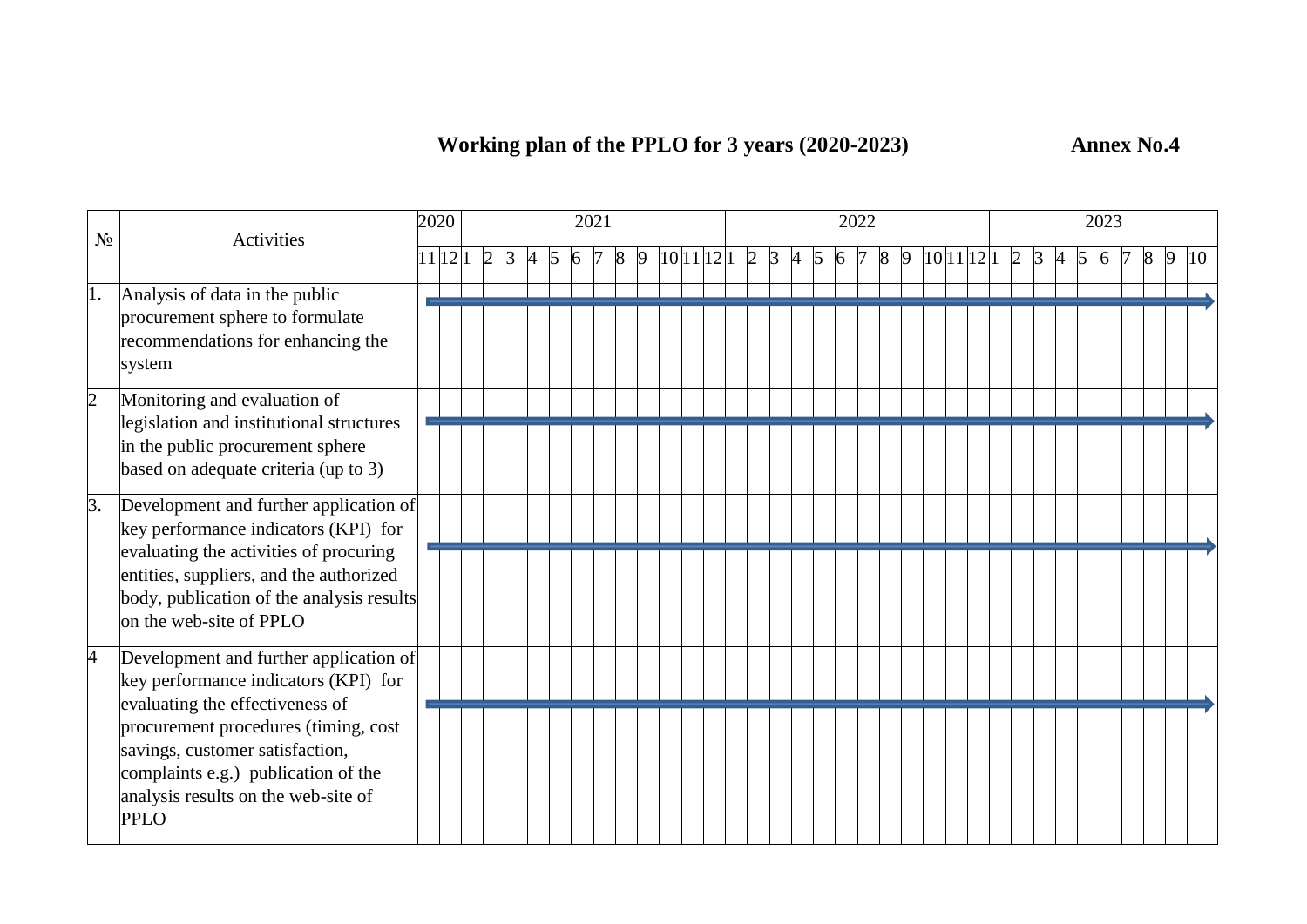| 5.<br>Technical support for the website and                                                           |        |   |   |  |   |   |  |  |  |   |  |  |  |  |   |  |  |
|-------------------------------------------------------------------------------------------------------|--------|---|---|--|---|---|--|--|--|---|--|--|--|--|---|--|--|
| server                                                                                                |        |   |   |  |   |   |  |  |  |   |  |  |  |  |   |  |  |
| Periodic software updates<br>$\bullet$                                                                |        |   |   |  |   |   |  |  |  |   |  |  |  |  |   |  |  |
| Hosting administration<br>$\bullet$                                                                   |        |   |   |  |   |   |  |  |  |   |  |  |  |  |   |  |  |
| Domain administration                                                                                 |        |   |   |  |   |   |  |  |  |   |  |  |  |  |   |  |  |
| The site's security certificate                                                                       |        |   |   |  |   |   |  |  |  |   |  |  |  |  |   |  |  |
| Subscription service of the<br>Internet                                                               |        |   |   |  |   |   |  |  |  |   |  |  |  |  |   |  |  |
| Technical support of the server<br>$\bullet$                                                          |        |   |   |  |   |   |  |  |  |   |  |  |  |  |   |  |  |
|                                                                                                       |        |   |   |  |   |   |  |  |  |   |  |  |  |  |   |  |  |
| 6.<br>Website administration (1 person)                                                               |        |   |   |  |   |   |  |  |  |   |  |  |  |  |   |  |  |
| Periodic technical site updates<br>$\bullet$                                                          |        |   |   |  |   |   |  |  |  |   |  |  |  |  |   |  |  |
| (PHP, MySQL)                                                                                          |        |   |   |  |   |   |  |  |  |   |  |  |  |  |   |  |  |
| Expanding<br>the<br>$\bullet$                                                                         | site's |   | 養 |  |   | 當 |  |  |  |   |  |  |  |  |   |  |  |
| functionality (reporting)                                                                             |        |   |   |  |   |   |  |  |  |   |  |  |  |  |   |  |  |
| Purchase and install Forum on<br>$\bullet$                                                            |        | 纂 |   |  | 怠 |   |  |  |  | 纂 |  |  |  |  | 爹 |  |  |
| the site                                                                                              |        |   |   |  |   |   |  |  |  |   |  |  |  |  |   |  |  |
| Forum integration with the site<br>$\bullet$<br>Site integration with social<br>$\bullet$<br>networks |        | 3 |   |  |   |   |  |  |  |   |  |  |  |  |   |  |  |
| $\overline{7}$ .<br>PPLO infrastructure development:                                                  |        |   |   |  |   |   |  |  |  |   |  |  |  |  |   |  |  |
| Server equipment, office equipment,<br>furniture, raw materials.                                      |        |   |   |  |   |   |  |  |  |   |  |  |  |  |   |  |  |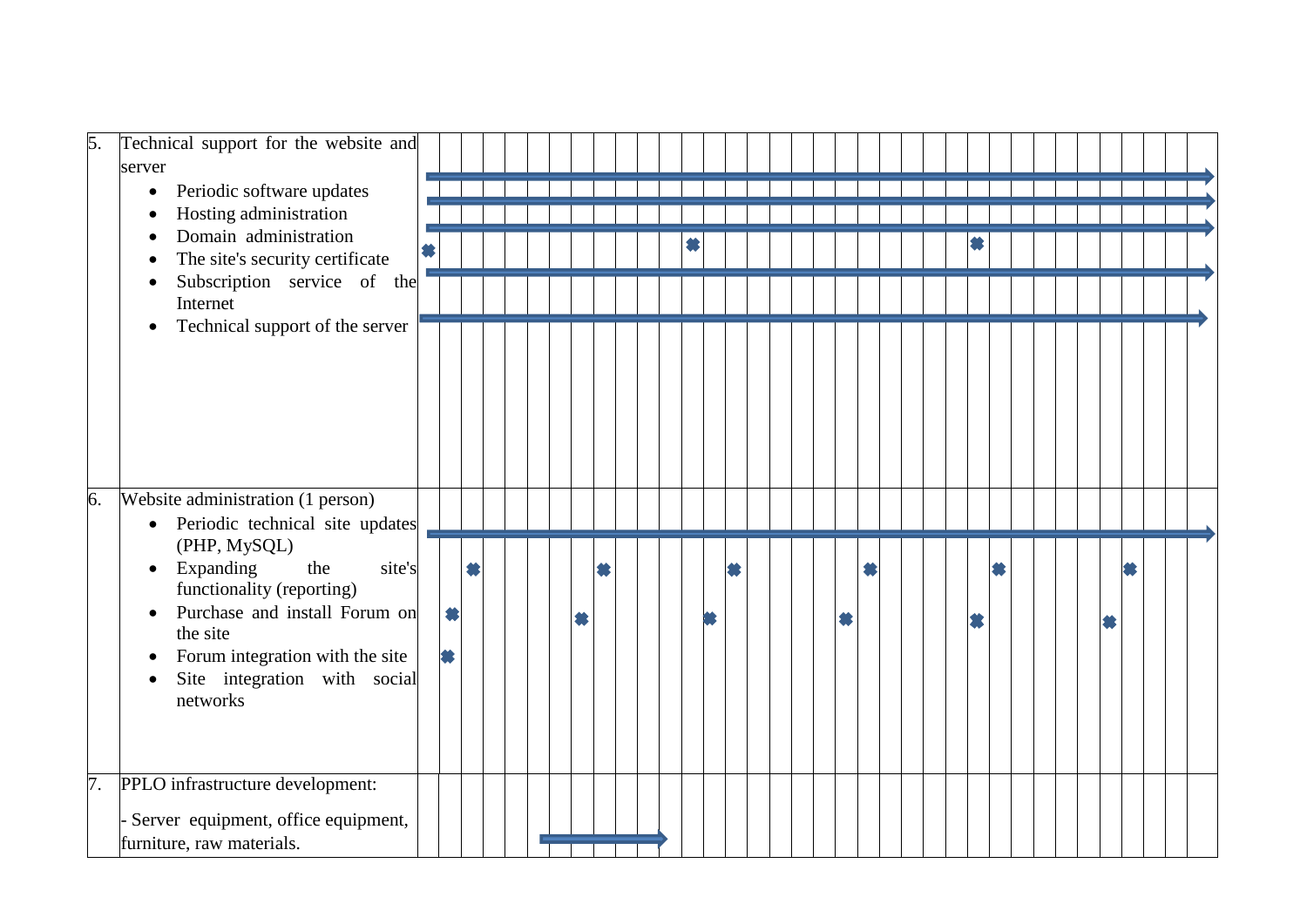| 8. | Holding events:<br>a) stakeholder Forum - experts, policy<br>makers, practitioners, researchers,<br>representatives of civil society;<br>b) conducting a scientific and practical<br>Conference of students (bachelors,<br>masters, postgraduates, doctoral<br>students) |  |  |  |  |  |  |  |  |                    |  |  |  |  |  |  |  |  |  |
|----|--------------------------------------------------------------------------------------------------------------------------------------------------------------------------------------------------------------------------------------------------------------------------|--|--|--|--|--|--|--|--|--------------------|--|--|--|--|--|--|--|--|--|
| 9. | Workshop for public procurement<br>participants and stakeholders on global<br>trends and challenges of the modern<br>age                                                                                                                                                 |  |  |  |  |  |  |  |  |                    |  |  |  |  |  |  |  |  |  |
|    | 10. Trainings for procuring entities on<br>existing problems of public<br>procurement: planning, technical                                                                                                                                                               |  |  |  |  |  |  |  |  |                    |  |  |  |  |  |  |  |  |  |
|    | specification; "justice" - conflict                                                                                                                                                                                                                                      |  |  |  |  |  |  |  |  | As the need arises |  |  |  |  |  |  |  |  |  |
|    | situations, complaints; fraud and<br>corruption. At least annual joint<br>trainings with WB and other donors                                                                                                                                                             |  |  |  |  |  |  |  |  |                    |  |  |  |  |  |  |  |  |  |
|    | 11. Execution research, publishing the                                                                                                                                                                                                                                   |  |  |  |  |  |  |  |  |                    |  |  |  |  |  |  |  |  |  |
|    | articles, and dissemination them among<br>all stakeholders.                                                                                                                                                                                                              |  |  |  |  |  |  |  |  |                    |  |  |  |  |  |  |  |  |  |